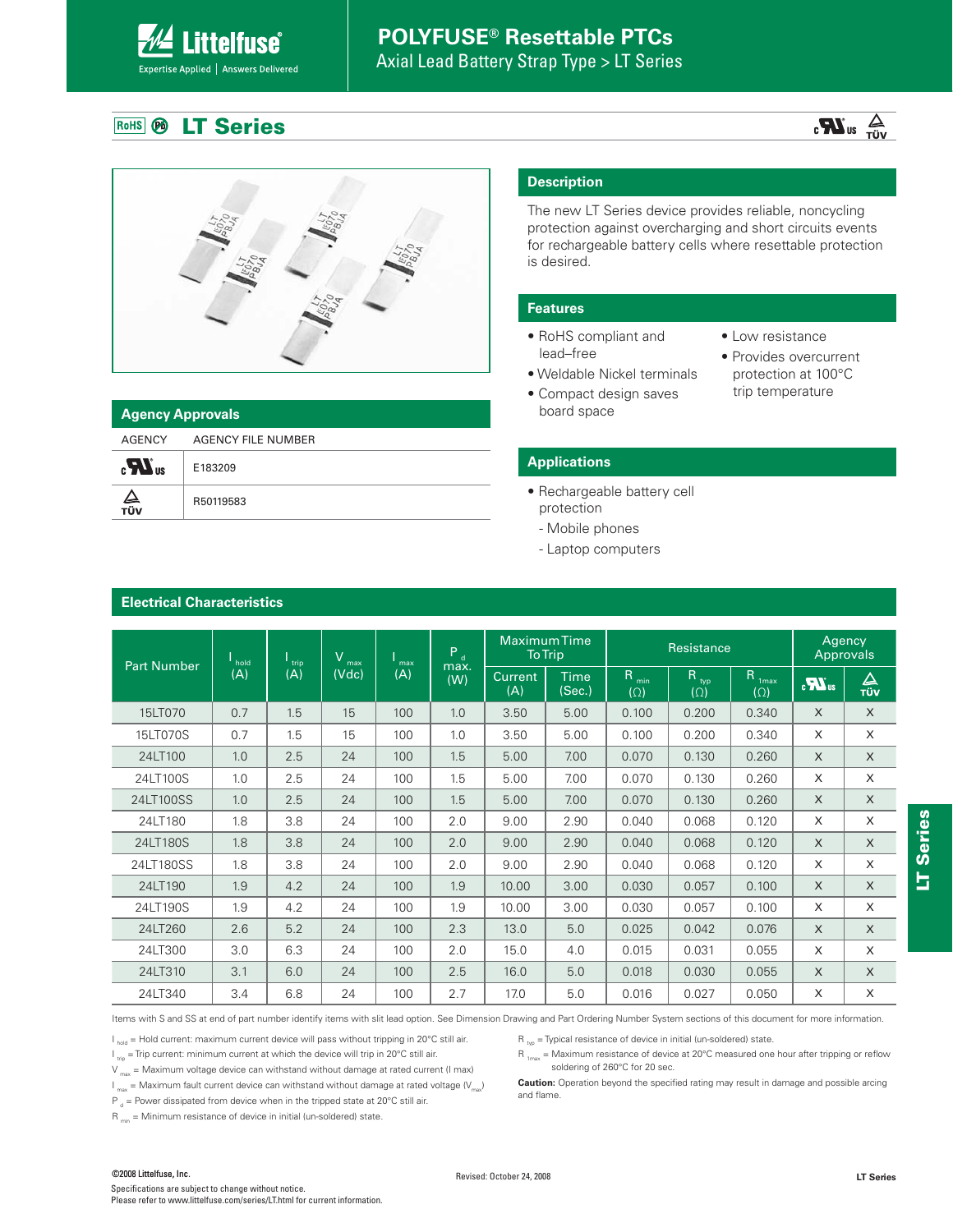# **POLYFUSE® Resettable PTCs**

Axial Lead Battery Strap Type > LT Series



### **Temperature Rerating**

| <b>Ambient Operation Temperature</b> |                  |                 |               |                |                |                |                |                |                |  |
|--------------------------------------|------------------|-----------------|---------------|----------------|----------------|----------------|----------------|----------------|----------------|--|
|                                      | $-40^{\circ}$ C  | $-20^{\circ}$ C | $0^{\circ}$ C | $20^{\circ}$ C | $40^{\circ}$ C | $50^{\circ}$ C | $60^{\circ}$ C | $70^{\circ}$ C | $85^{\circ}$ C |  |
| <b>Part Number</b>                   | Hold Current (A) |                 |               |                |                |                |                |                |                |  |
| 15LT070                              | 1.20             | 1.09            | 0.85          | 0.70           | 0.50           | 0.45           | 0.35           | 0.28           | 0.16           |  |
| 15LT070S                             | 1.20             | 1.09            | 0.85          | 0.70           | 0.50           | 0.45           | 0.35           | 0.28           | 0.16           |  |
| 24LT100                              | 1.86             | 1.60            | 1.40          | 1.00           | 0.80           | 0.70           | 0.60           | 0.44           | 0.23           |  |
| 24LT100S                             | 1.86             | 1.60            | 1.40          | 1.00           | 0.83           | 0.70           | 0.60           | 0.44           | 0.23           |  |
| 24LT100SS                            | 1.86             | 1.60            | 1.40          | 1.00           | 0.83           | 0.70           | 0.60           | 0.44           | 0.23           |  |
| 24LT180                              | 3.13             | 2.68            | 2.20          | 1.80           | 1.33           | 1.10           | 0.90           | 0.65           | 0.36           |  |
| 24LT180S                             | 3.13             | 2.68            | 2.20          | 1.80           | 1.33           | 1.10           | 0.90           | 0.65           | 0.36           |  |
| 24LT180SS                            | 3.13             | 2.68            | 2.20          | 1.80           | 1.33           | 1.10           | 0.90           | 0.65           | 0.36           |  |
| 24LT190                              | 3.32             | 2.86            | 2.40          | 1.90           | 1.48           | 1.25           | 1.10           | 0.79           | 0.43           |  |
| 24LT260                              | 4.30             | 3.72            | 3.10          | 2.60           | 1.98           | 1.69           | 1.40           | 1.11           | 0.60           |  |
| 24LT300                              | 5.10             | 4.40            | 3.70          | 3.00           | 2.30           | 1.95           | 1.60           | 1.25           | 0.69           |  |
| 24LT310                              | 5.36             | 4.58            | 3.70          | 3.10           | 2.36           | 2.01           | 1.70           | 1.30           | 0.71           |  |
| 24LT340                              | 5.52             | 4.79            | 4.00          | 3.40           | 2.60           | 2.24           | 1.90           | 1.51           | 0.78           |  |

### **Average Time Current Curves**



The average time current curves and Temperature Rerating curve performance is affected by a number or variables, and these curves provided as guidance only. Customer must verify the performance in their application.

### **Temperature Rerating Curve**

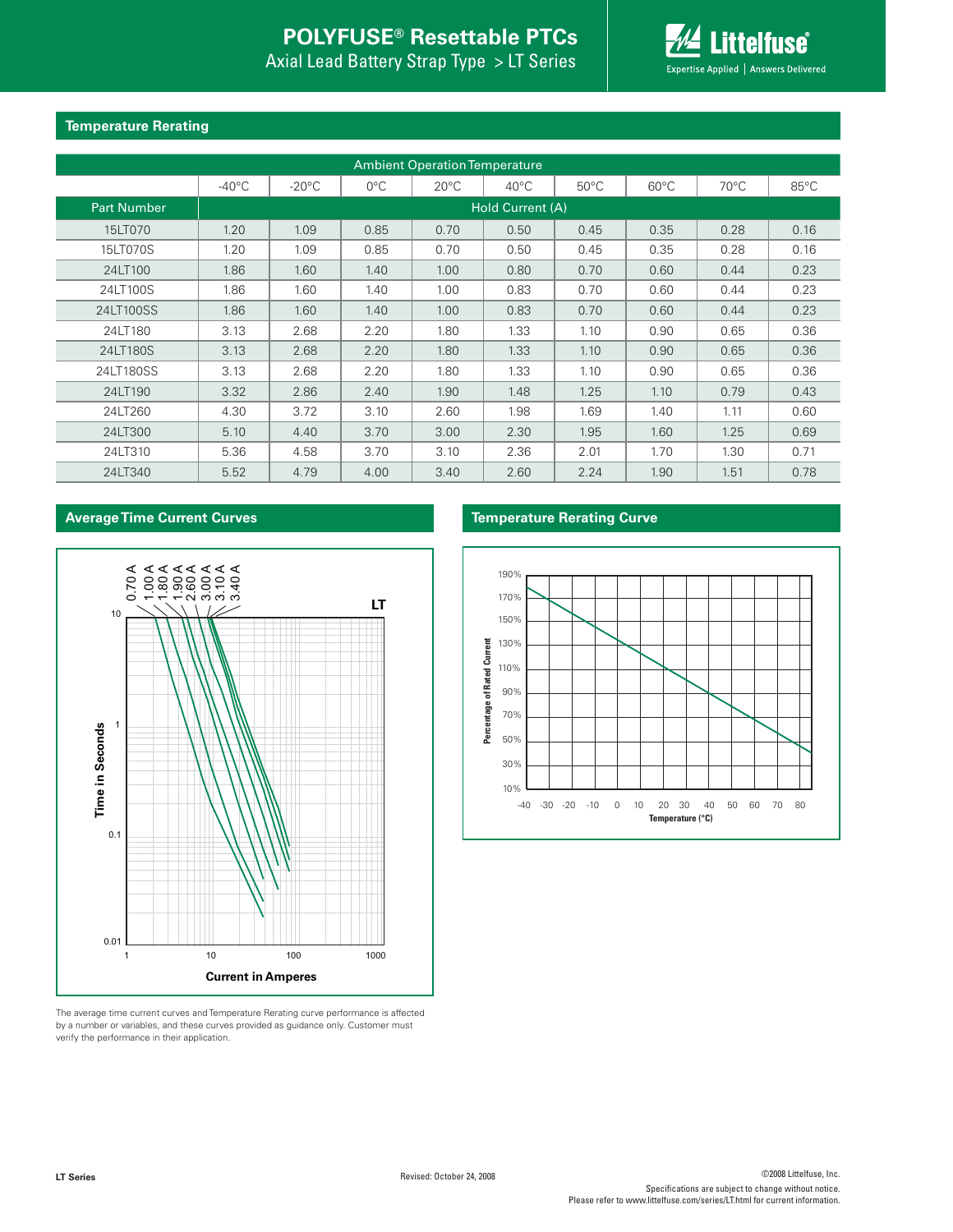

### **Physical Specifications**

| <b>Terminal Material</b>                    | 0.13mm nominal thickness, quarter-hard<br>Nickel |
|---------------------------------------------|--------------------------------------------------|
| <b>Insulating Material</b>   Polyester tape |                                                  |

#### **Environmental Specifications**

| <b>Operating/Storage</b><br><b>Temperature</b>                       | $-40^{\circ}$ C to $+85^{\circ}$ C                                 |
|----------------------------------------------------------------------|--------------------------------------------------------------------|
| <b>Maximum Device Surface</b><br><b>Temperature in Tripped State</b> | $125^{\circ}$ C                                                    |
| <b>Passive Aging</b>                                                 | $+70^{\circ}$ C, 1000 hours<br>$-$ /+10% typical resistance change |
| <b>Humidity Aging</b>                                                | +85°C, 85%R.H.,7days,<br>$-$ /+5% typical resistance<br>change     |
| <b>Vibration</b>                                                     | MIL-LTD-883C. Condition A.<br>No change                            |

**Dimensions**



#### **Part Marking System**



Specifications are subject to change without notice. Please refer to www.littelfuse.com/series/LT.html for current information.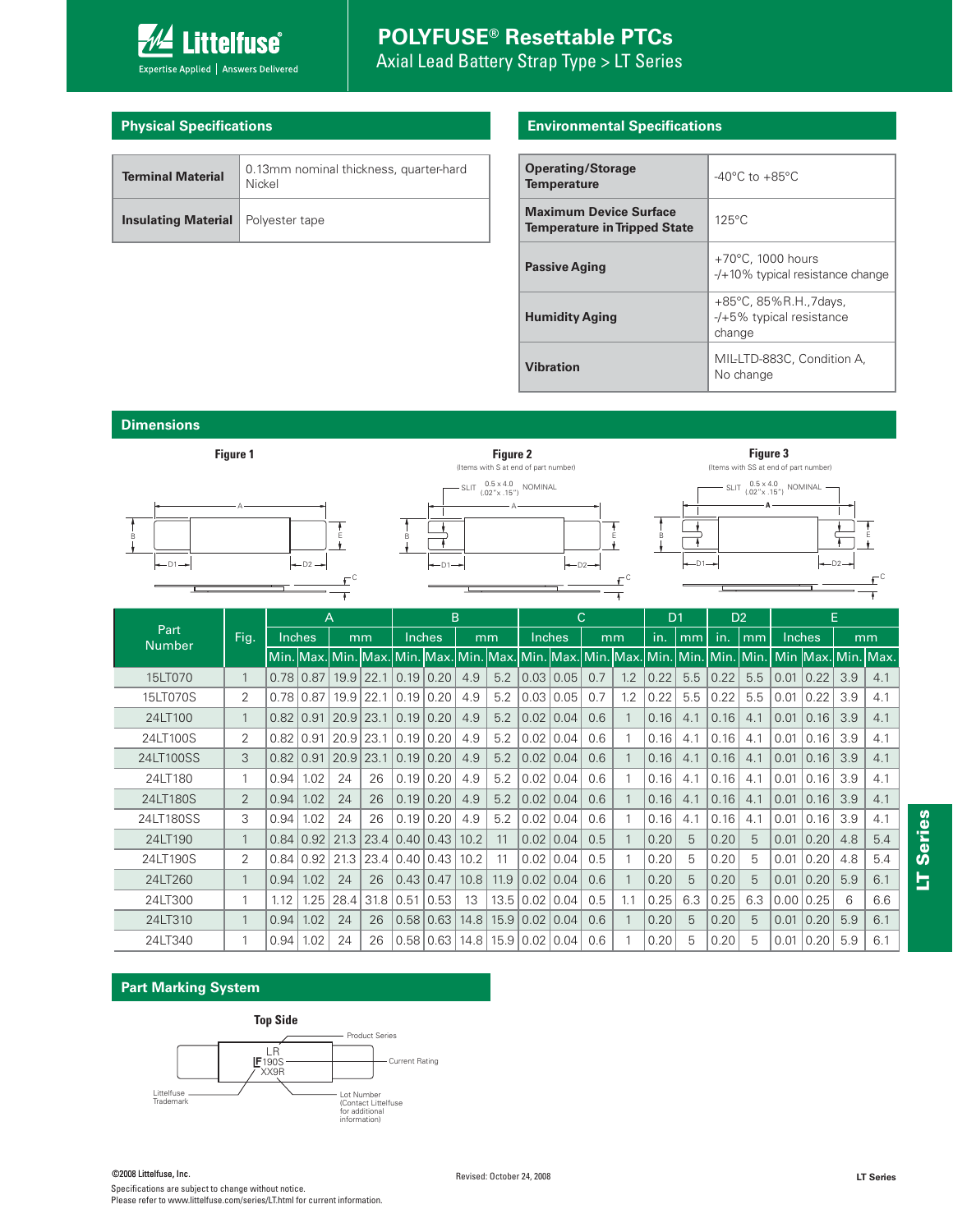

## **Part Ordering Number System**





**Voltage Rating (VDC)**

#### **Packaging**

| <b>Part Number</b> | Ordering<br><b>Number</b> | hold<br>(A) | $\mathsf{I}_{\mathsf{hold}}$<br>Code | Packaging<br>Option | Quantity | Quantity &<br><b>Packaging Codes</b> |
|--------------------|---------------------------|-------------|--------------------------------------|---------------------|----------|--------------------------------------|
| 15LT070            | 15LT070U                  | 0.7         | 070                                  | <b>Bulk</b>         | 500      | U                                    |
| 15LT070S           | 15LT070SU                 | 0.7         | 070                                  | <b>Bulk</b>         | 500      | $\cup$                               |
| 24LT100            | 24LT100U                  | 1.0         | 100                                  | <b>Bulk</b>         | 500      | U                                    |
| 24LT100S           | 24LT100SU                 | 1.0         | 100                                  | <b>Bulk</b>         | 500      | U                                    |
| 24LT100SS          | 24LT100SSU                | 1.0         | 100                                  | <b>Bulk</b>         | 500      | $\cup$                               |
| 24LT180            | 24LT180U                  | 1.8         | 180                                  | <b>Bulk</b>         | 500      | U                                    |
| 24LT180S           | 24LT180SU                 | 1.8         | 180                                  | <b>Bulk</b>         | 500      | $\cup$                               |
| 24LT180SS          | 24LT180SSU                | 1.8         | 180                                  | <b>Bulk</b>         | 500      | $\cup$                               |
| 24LT190            | 24LT190U                  | 1.9         | 190                                  | <b>Bulk</b>         | 500      | $\cup$                               |
| 24LT190S           | 24LT190SU                 | 1.9         | 190                                  | <b>Bulk</b>         | 500      | U                                    |
| 24LT260            | 24LT260U                  | 2.6         | 260                                  | <b>Bulk</b>         | 500      | $\cup$                               |
| 24LT300            | 24LT300U                  | 3.0         | 300                                  | <b>Bulk</b>         | 500      | $\cup$                               |
| 24LT310            | 24LT310U                  | 3.1         | 310                                  | <b>Bulk</b>         | 500      | U                                    |
| 24LT340            | 24LT340U                  | 3.4         | 340                                  | <b>Bulk</b>         | 500      | $\cup$                               |